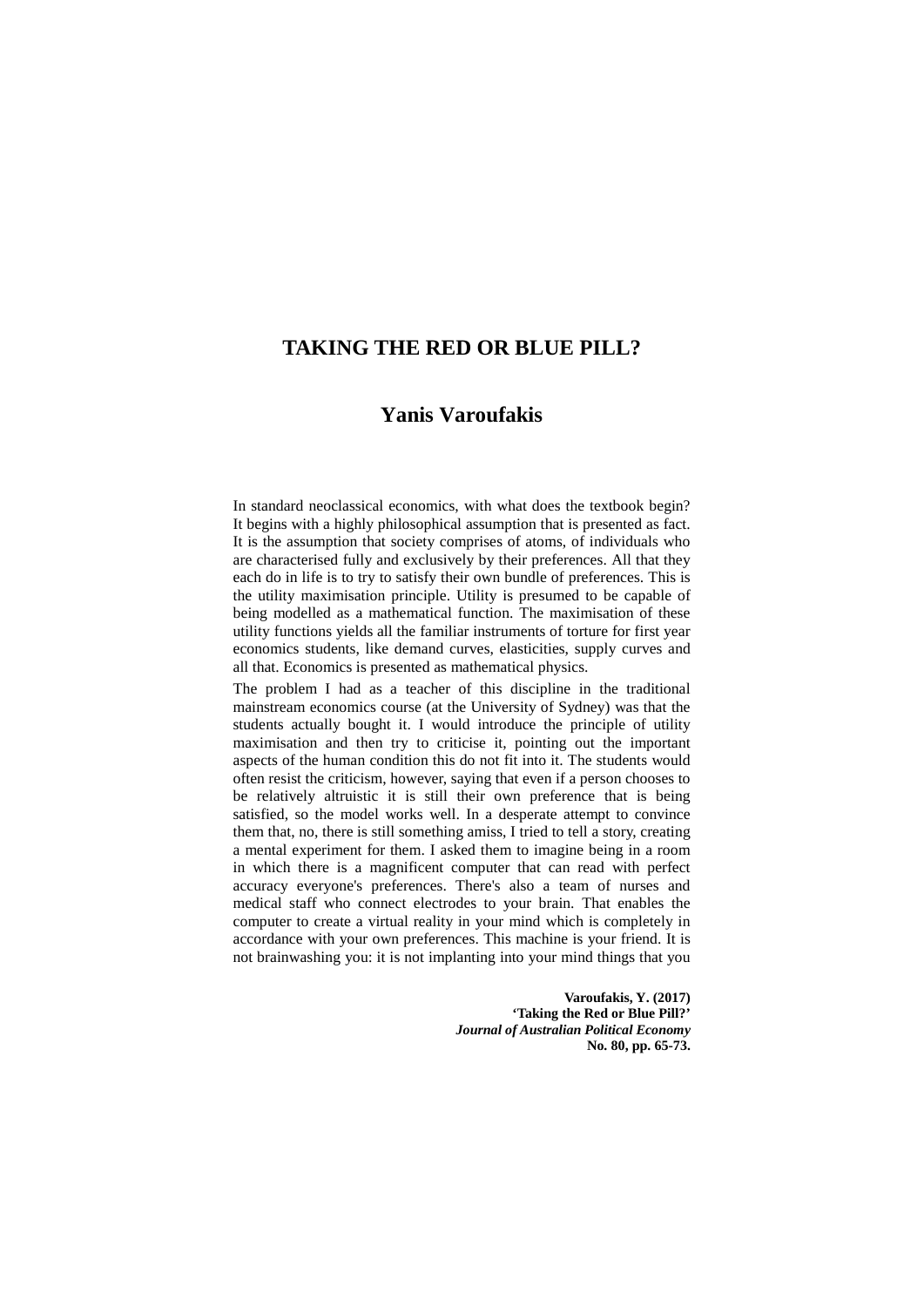don't want. Think of it is as the ultimate utility maximiser. It reads your utility function; it knows exactly what preferences you have, what you like what you don't like, your desires and your passions; and it creates a virtual reality. Life for you, when you're attached to this machine, is as real as this one. You live your own dream. The question is: will you join the machine? Ask yourself: would you press the button and be connected to that machine, knowing that at that moment you lose any sensation of reality as you get into this virtual reality which serves your preferences best?

The reason I would give my students for doing this kind of mental experiment was to incite them to cast a critical gaze upon utility maximisation as a theory. What I would say to them is: 'If you choose not to join that machine, then you can't agree with the principle of utility maximisation. You must think that there is something else other than utility that matters in life and this something else is preventing you from joining the machine'. Of course, there were usually some smart kids who would say: 'no, Professor, this is not true: I have a preference for reality'. Then I would say to them: 'this is a very interesting point. The actual decision to switch off this reality to another reality is causing you so much disutility that you choose not to make it. Imagine however that this machine now has a version 2.0 which is more sophisticated than the original one. The new machine can take over your mind without you making a choice, without you choosing to join the machine. Maybe you faint and the medical team takes you to the bed, but you haven't realised that there is complete continuity between the present moment and the life attached to the machine. Would you agree with me that the world in which all of us have been taken over by the machine, living the dream without ever having to make the decision to be attached to the machine, is the ideal society? It would be a society in which there is one large machine and billions of people lying down in beds, hooked up to machines'.

Asking the students whether this is the ideal society, the majority would usually say no. Some committed utilitarians might say that it is the ideal life, but there would be other kinds of objections. Some would say that they prefer to have a genuine experience, not a fake one in their mind, or that they would like to be helping others if they are altruistic. Then, of course, we would get into the standard philosophical discussion about defining reality: how do you know that we are not now attached some machine and that this is more real than something else?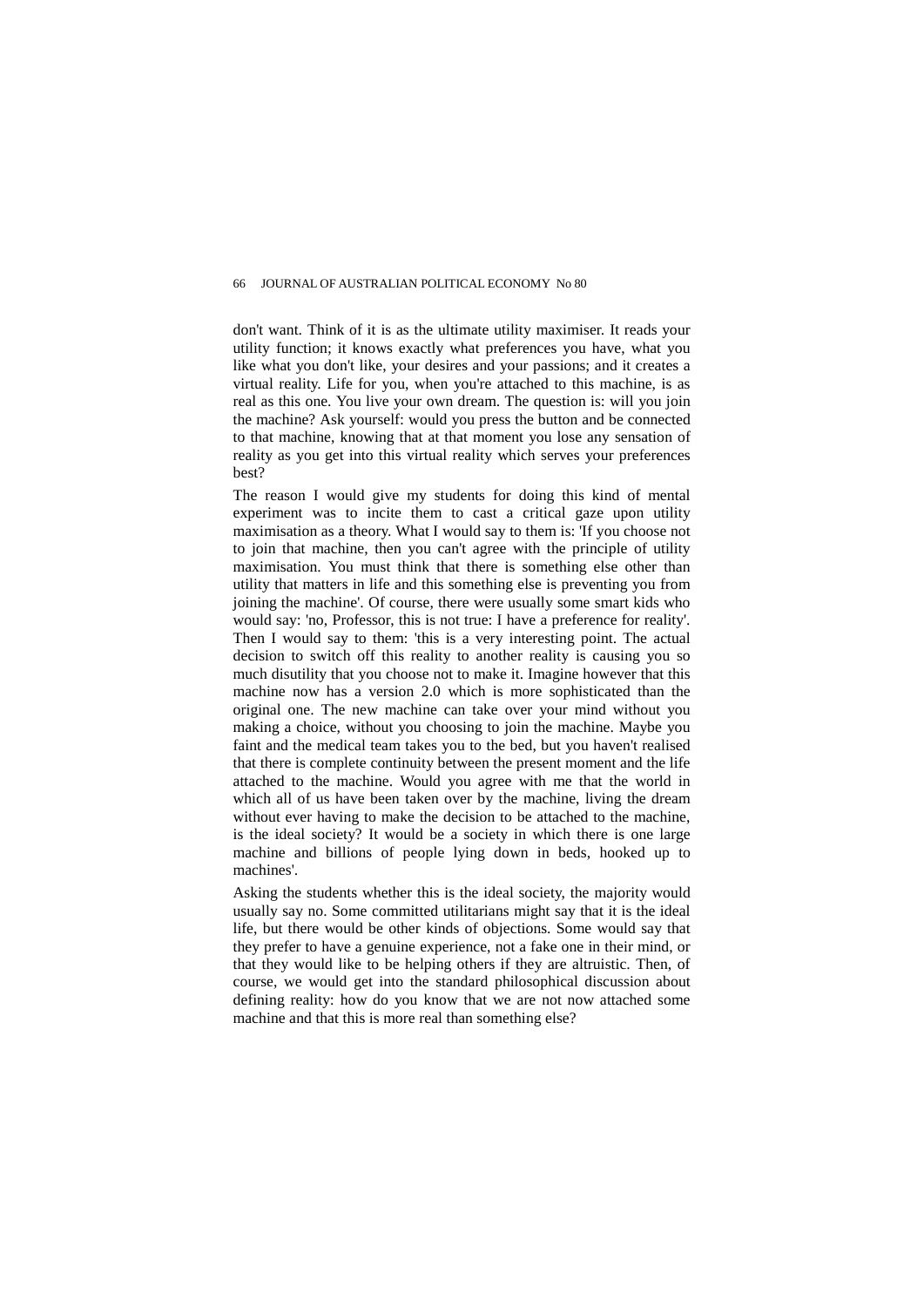Anyway, this was my way of making the students think that there was something profoundly wrong with utility maximisation. It is that constraints not only stop us from doing things: they help us develop as human beings. In other words, our preferences are evolving as a result of hitting against the barrier of constraints. It means that we are forced by life to often do things that give us a lot less utility then we could like. It is in this process, however, that we develop as human beings. Unlike the liberal, individualistic human tradition, successful life cannot be defined on the basis of one's initial preferences, because they may be immature or very stupid preferences. Unless one gets an opportunity to develop better preferences, then one never gets to grow the talents that one innately has. The utility machine doesn't know this: by removing all constraints, it ensures that you will never develop. You'll remain the same moron that you are now. You will be so until you die because the machine knows nothing other than to serve you. But the servant, in the end, becomes the master, having removed all the liberating constraints. That was the story I was trying to tell them.

## **The Matrix: choosing which pill to take**

Now imagine my great pleasure and also slight disappointment when I watched the movie The Matrix, which was filmed at the Fox studios in Auckland. The Matrix is exactly that story. It's a dystopia, as I meant to be for our students. Instead of choosing to join the machine or not to join the machine you're already the machine. Morpheus present you with a red pill and the blue. If you take the blue pill you forget that your life is not real and that you're attached to the machine that is creating this fake, virtual reality in your mind. If you take the red pill you live a more difficult life of constant struggle against dystopia, but it least you get the chance, firstly, to live a very real life and, secondly, to change.

Political economy is the kind of discipline one indulges in if one doesn't care about having an easy life. Speaking truth to power, in particular, comes at a hefty price in many countries around the world, including Australia. By comparison, the neoclassical tradition, which is the mainstream of economics, is the blue pill. Think about what you learn if you do a standard Master of Commerce or Master of Economics degree.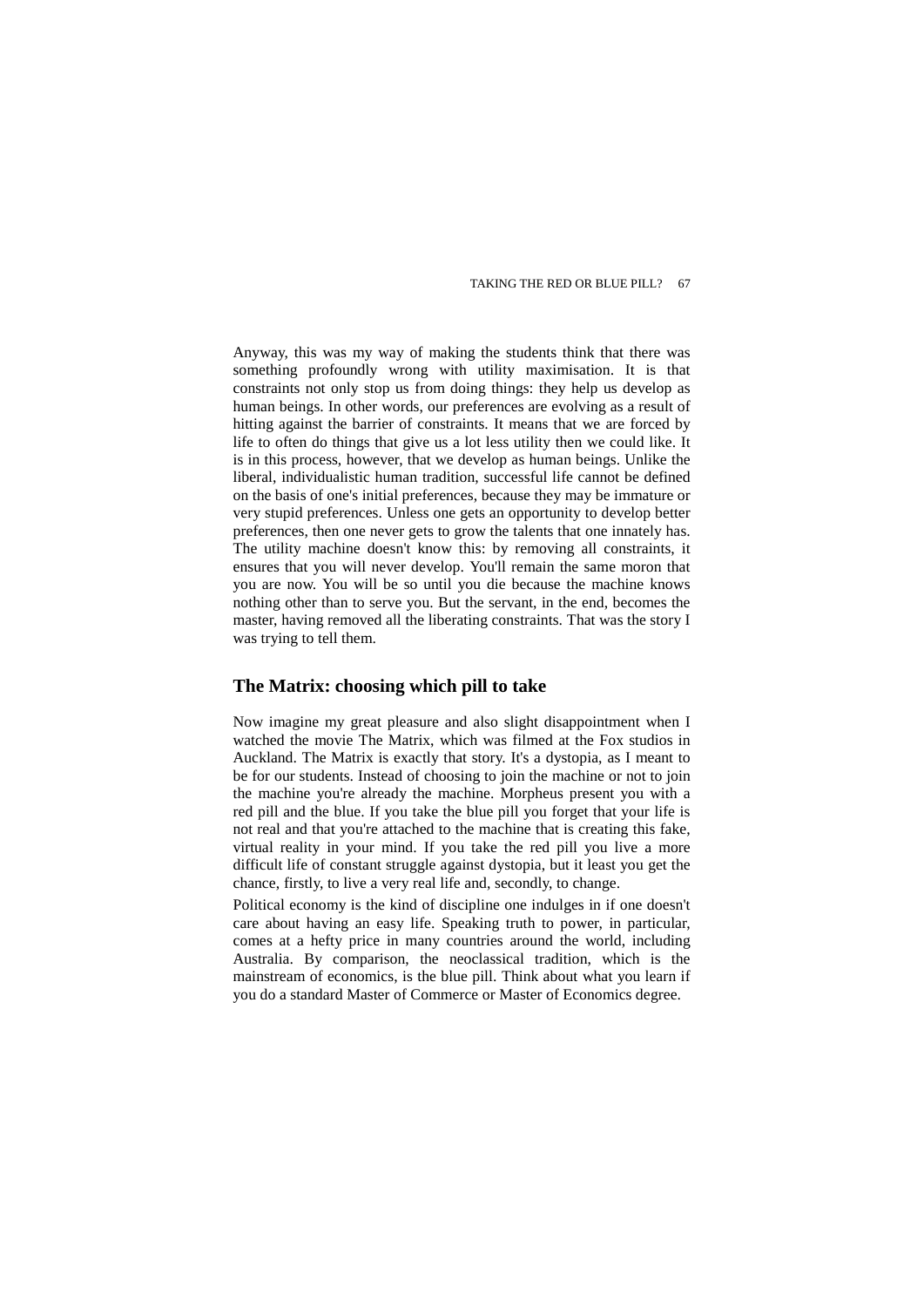You learn that we live in a Panglossean world, indeed the best of all possible worlds. Even if there are market failures, still the social market economy which we find ourselves is the best we could possibly have. The only improvements that can be achieved are those that come from moving closer to the model that we are learning from our textbooks. That means privatisation, deregulation, getting rid of unions and all those impediments to the fallacious operations of market forces. If you get locked into that mindset, the world looks like a wonderful place as long as you learn to adapt yourself to it and not to question its fundamental function. It's another form of religion in a sense but, as long as you accept the dogma, progression through the ranks of the priesthood can be rapid. You are guaranteed a decent job. Maybe you could get a mortgage by the time you are 26: this is a measure of success in Australia, isn't it?

So, having taken the blue pill, all you need to do is to learn to work within the confines of this model – to learn to recite the sermons and have to create some variations on the theme, but without actually rocking the boat too much. By contrast, the red pill is one that you take at your own peril. Challenging the orthodoxy leads to more personal obstacles, whether in academic or business institutions.

There have been economists who challenged the orthodoxy and didn't suffer. One, Kenneth Arrow, was a guru of the mainstream. He was a standard mathematical economist, probably the best that ever lived. He didn't question mainstream economics from a philosophical perspective. He didn't worry that the mainstream utility theory leaves out a lot that matters about humanity. He had no political objection to neoclassicism. Rather, he had a curious mind and tried to check one presumption that was central to the practice of mainstream economists. It was the presumption that, just as an individual has a utility function whose maximisation tells you all you need to know about rational individual behaviour, society has a similar function that can be maximised. This is called a social welfare function. Previously, economists had presumed that, if an individual has a utility function whose maximisation yields the outcome that explains rational behaviour, something similar must happen for society as a whole. The presumption is that there must exist some mathematical function that aggregates this collection of individual utility functions into one collective social welfare function whose maximisation tells you what's good for society.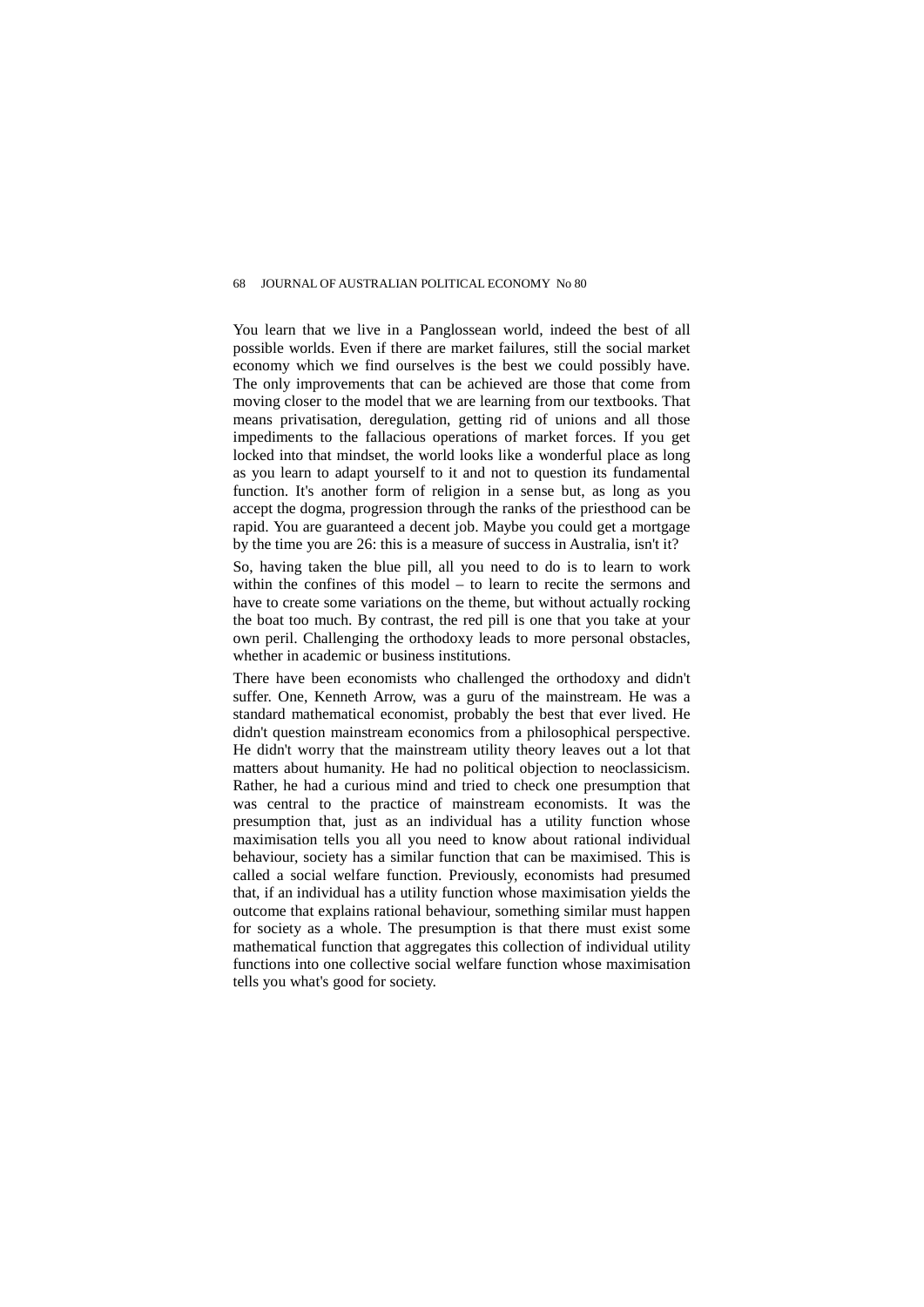If you accept the method of the mainstream, you begin at the micro level. Like physicist, you look at the level of the smallest entity which is the social outcome of the individual. The method of study will hone in on the assumption that each of us maximises a particular utility function. Then the question is what do we do collectively? What justifies the state extracting taxes from you? You cannot explain that on the basis of Jack or Jill's utility. There must be a utility function for both Jack and Jill together, whose maximisation yields the optimal sales tax or income tax or corporate tax. It is a way of taking Jack's and Jill's individual utility functions and combining them into a common one. All economists up to that time and taken for granted that surely there is one. Ken Arrow questioned that. In politics the electoral system and the transforms our individual preferences into a collective choice. Arrow considered whether there is a similar way to identify a social welfare function. Within the space of a couple of years (during which he produced other important theorems of neoclassical economics) he developed probably the most significant theorem of the social sciences of the 20th century – Arrow's impossibility theorem. He proved that, under assumptions that almost everyone – especially neoclassical economists – accepts, there exists no way of aggregating individual preferences into society's preference.

Therefore, neoclassical economic has nothing to say about what is in the interests of society, which is a rather significant problem. There can be no theory of taxation. There can be no theory of international trade. In international trade theory what neoclassical economists do is to treat each country as an entity with its own utility function, with its own welldefined interest. Now what is this utility function? It's the aggregation of the utility functions of all its citizens. But that doesn't exist, according to Arrow. You could only have a social welfare function by assuming full dictatorship – one person who has preferences that trumps everyone's preferences on every issue. Neoliberals - who are neither neo nor liberal by the way - still want to pretend they are liberals, so they cannot accept this dictatorship principle. So the conundrum remains. The economics profession wants to tell stories about what is good for society, to tell macroeconomics stories based on utility maximisation analysis. This is the grave dilemma which economists within the mainstream face and why they should take the red pill. Nothing that you hear mainstream economists say on television or in the pages of financial newspapers has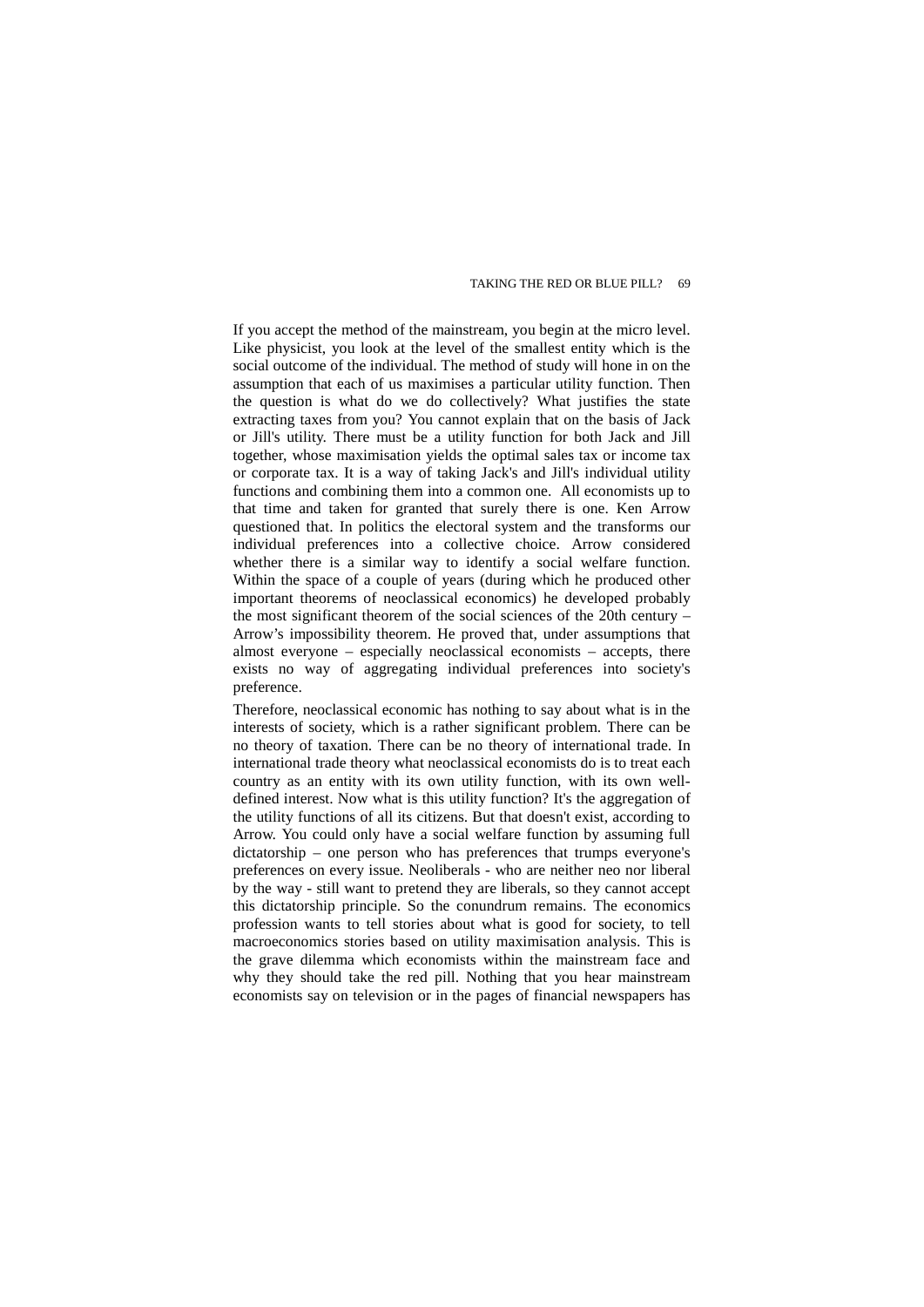any basis in their own analysis, for reasons that Arrow's impossibility theorem explains quite well.

## **Improving the model, avoiding the choice of pill?**

Some economists have tried to do something different in order to make the model a bit more realistic. For example, a mathematical economist called Matthew Rabin tried to add a little bit of psychological texture to 'rational economic man'. He sought to introduce a simple psychological thought, recognising that we not only care about outcomes, we also care what others think. For instance, take a young person whose parents and peers have expectations of him or her, perhaps expecting him or her to get a degree in economics, law, medicine, whatever. In these circumstances, second order expectations infiltrate the utility function and create a more realistic picture. It is a picture of a human who doesn't only care about whether he or she is going to become an economist or a doctor, but the utility he or she gets from becoming an economist or doctor also depends upon the weight of other expectations upon him or her. Rabin demonstrates this nicely by saying: imagine a situation where are you would rather become an artist, but your mum want you to be a doctor. Because you do not want to disappoint – disappointing her would reduce your utility – you may choose to become an economist, even though there is no coercion to do so. It is mathematically possible to model this, but the usual outcome is indeterminacy. The demand curves cannot be defined because demand depends on what I think that you think that I think. It's impossible therefore to pin down a precise, determinate relation between price and quantity demanded. So the whole modelling process explodes.

I have observed in a variety of universities, especially in the United States, that professors and supervisors encourage their students to play around with the models, to try to make them more realistic, to infuse a degree of humanity in the utility functions and the assumptions. However, the students are not allowed to submit their PhD thesis unless they solve the model, but to do that they would have to do away with all the nice, fuzzy, warm stuff about real men and women that they had infused into it. Either the hapless PhD student has to start again from scratch or do something really sneaky – to introduce through the back door an assumption which can never be explained logically but which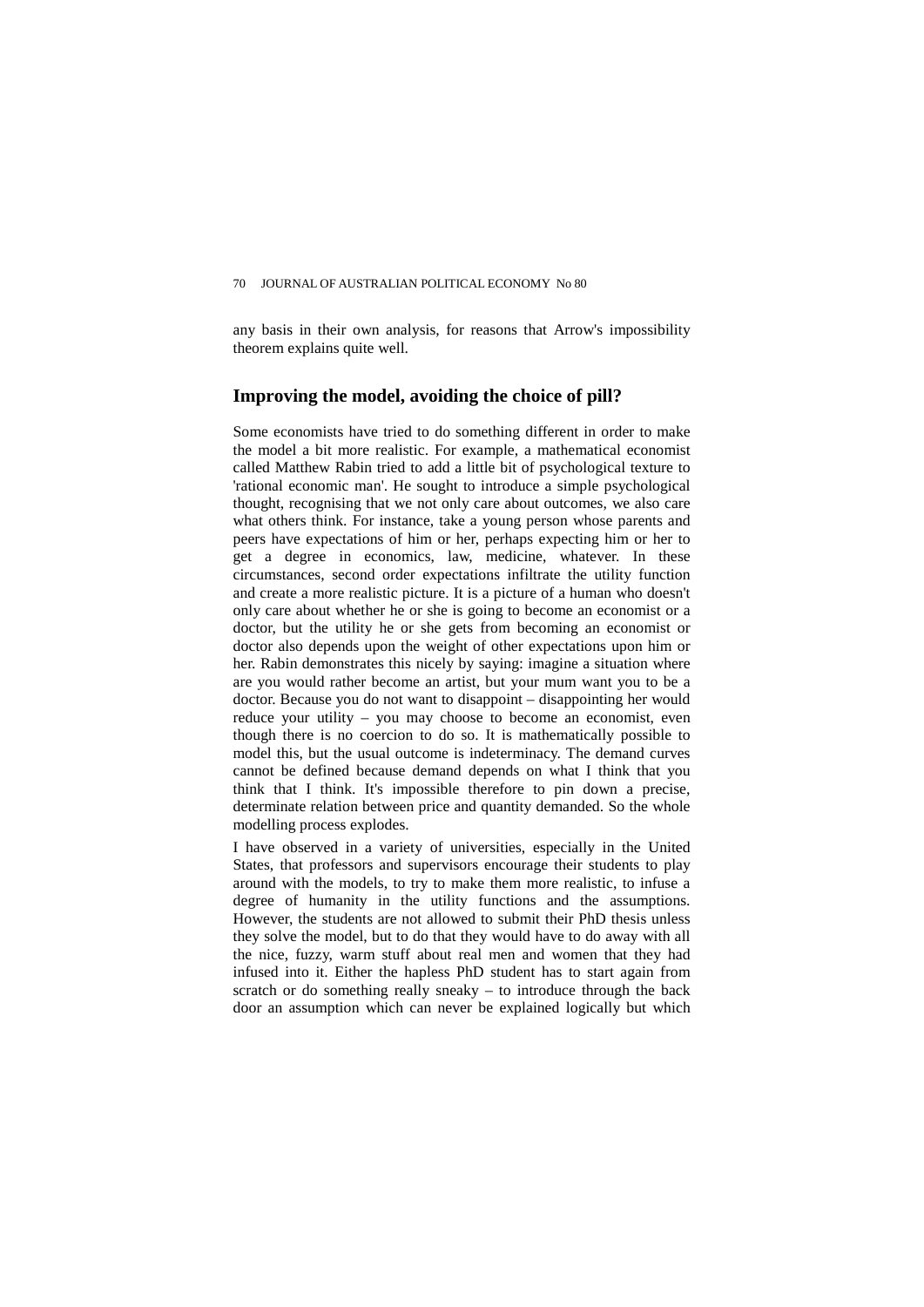allows the mathematics to be solved. This is what it is usually done. It takes a heroic disposition to say: 'to hell with it, I'm not closing a model on the basis of assumptions that are logically incoherent. If I state them, nobody is ever going to accept it. Better to just close the model for the hell of it, to get the PhD, become an academic, spent 15 years to get promoted to senior lecturer, and then spill the beans on the profession'. Well, psychologists tell us that cognitive dissonance is a very painful thing: the human spirit, mind, soul has a tendency to remove it. By the time you're 35 or 40, how many heroes are there in the world who will turn around and bite the red pill? The answer is very few, especially when your income depends on not spilling those beans.

These tensions are particularly evident in this era of financialisation, with the financial sector paying economists huge quantities of money to take those models and transplant them to finance. Remember those wonderful, collateralised debt obligations and all those complex derivatives in the lead up to the great crash of 2008? The heads of Lehmann Brothers and J.P. Morgan every day would go to work and would demand to know the latest figure for the value at risk (VAR), which would tell them how much of the assets of their companies was at risk that day, given the most recent developments in the financial markets. They demanded a number, but to have this number some economic model had to be closed. Now remember the hidden axiom that was necessary to close the models of the hapless PhD student? That was the kind of axiom that had to be embedded inside those financial sector models. It was an equilibrium assumption – an assumption that equilibrates the various variables.

What does it mean to impose an assumption of determinacy and equilibrium? In the world of microeconomics and finance it is to assume that the various covariance matrices of risks have numbers in the diagonals and zeros everywhere else. In other words, it is to assume that there is no statistical correlation between the probability that you default and the probability that I default. Or it was Epsilon, tending to 0, a positive number vanishingly small. That might be reasonable for some human situations: for example, estimating the probability that I would break my leg in my bath today and you'll break your leg as a result of my breaking my leg. If we live in different homes and we are not in the same bath, it makes sense to assume these probabilities are independent and therefore the covariance between the two variables is zero or vanishingly small. But to make those assumptions about financial markets is the equivalent of assuming that there never be a crisis. Of course, if they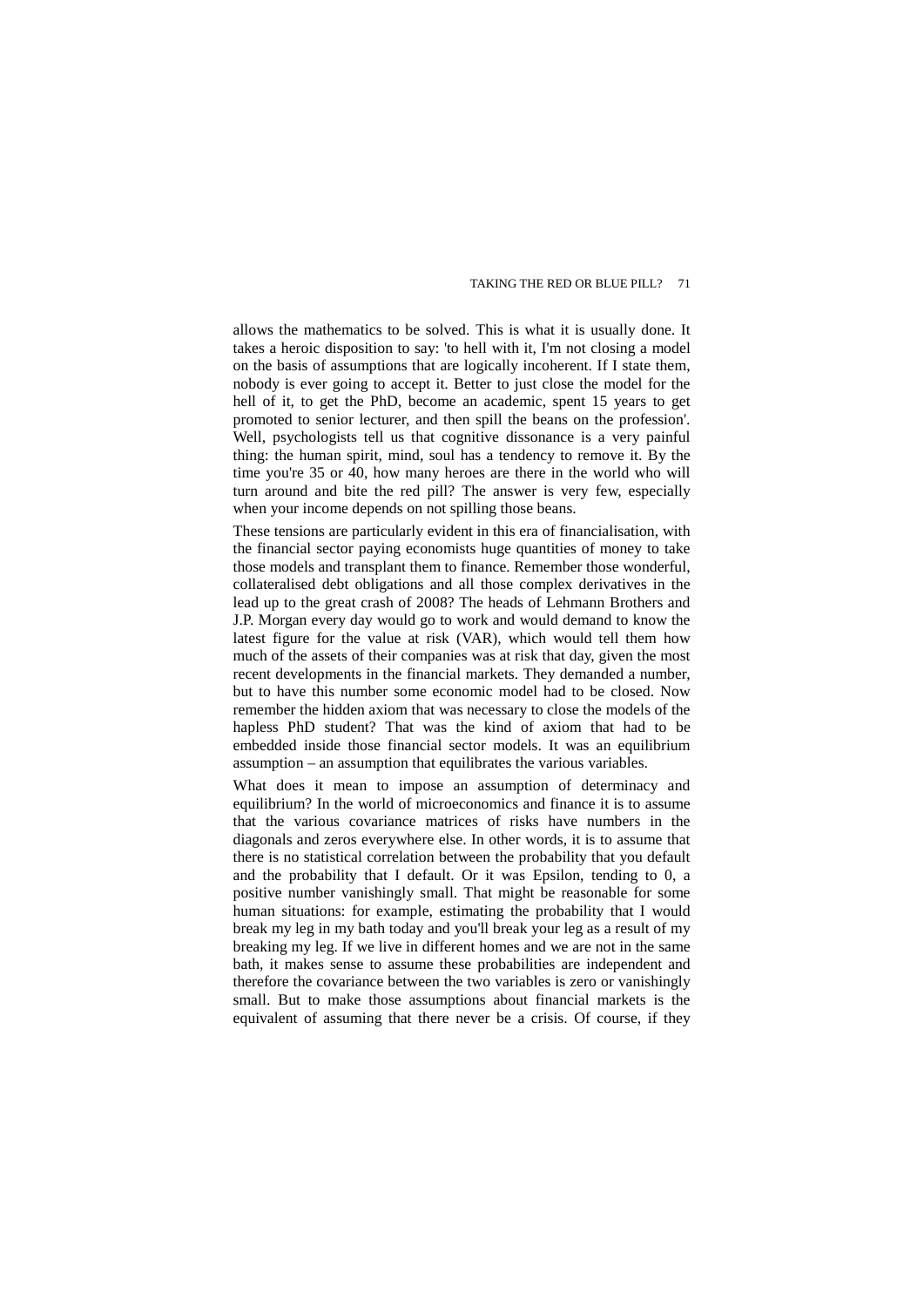could never be a crisis you don't need a VAR: you don't need any such measure at all, do you?

## **The challenge for political economy**

Within the economic profession the dominant incentive is to learn the trick of introducing hidden assumptions and beep biting the blue pill. Mainstream economists in financial markets can make millions by doing so. Meanwhile, in academia, economists publish their theoretical papers in the journals which the priesthood of neoclassical economics considers give the most brownie points, leading to more tutors being employed in those university economics departments, getting more research grants and so on. To go in a different direction by biting the red pill and questioning all these models is likely to condemn you to a much more difficult existence. When I was involved in developing and teaching the political economy program at the University of Athens we constantly had to hold the fort against monumentally powerful forces trying to squash the living daylights out of it.

Why? Because taking the red pill is challenging to the established order of things. It is a kind of heretical thinking. Kenneth Arrow's heresy was logical and ultimately excepted, even celebrated, but it left welfare economics bereft of any guiding principle. Also coming from within the mainstream, John Maynard Keynes made the fundamental transition from the blue pill to the red pill. This enabled him to have something useful to say about the great depression. Had he not bitten the red pill, there would have been absolutely no commentary that made sense in that troubled area.

However, those of us who think we are biting the red pill – whether as Marxists, Keynesians, post-Keynesians or whatever – must beware the strong possibility that the pill we are taking which looks as if it is red is getting bluer and bluer. This is my criticism of a lot of Marxism – and I speak as a Marxist – because of the way in which dialectics has sometimes been lost in sterile discussions about the labour theory of value. Even Marx himself, as he was being lured into British political economy, tended to remove himself from his earlier commitment to the dialectical process.